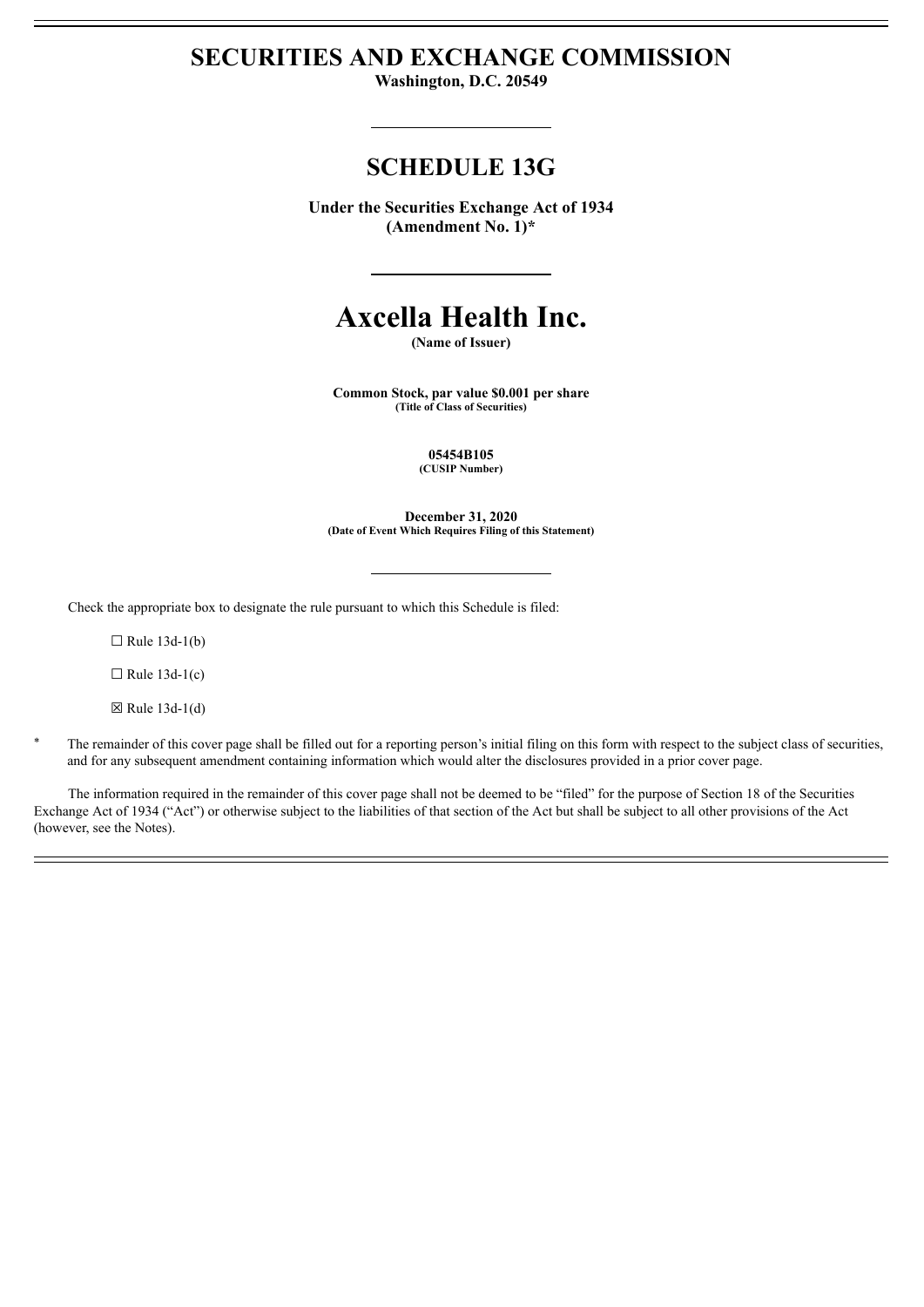| 1              |                                                                                         |        |                                                              |  |  |  |
|----------------|-----------------------------------------------------------------------------------------|--------|--------------------------------------------------------------|--|--|--|
|                | NAMES OF REPORTING PERSONS                                                              |        |                                                              |  |  |  |
|                | HarbourVest Partners L.P.                                                               |        |                                                              |  |  |  |
| 2              | CHECK THE APPROPRIATE BOX IF A MEMBER OF A GROUP (SEE INSTRUCTIONS)                     |        |                                                              |  |  |  |
|                | (a) $\Box$<br>$(b)$ $\square$                                                           |        |                                                              |  |  |  |
|                |                                                                                         |        |                                                              |  |  |  |
| $\overline{3}$ | <b>SEC USE ONLY</b>                                                                     |        |                                                              |  |  |  |
|                |                                                                                         |        |                                                              |  |  |  |
|                | CITIZENSHIP OR PLACE OF ORGANIZATION<br>$\overline{4}$                                  |        |                                                              |  |  |  |
|                | Delaware                                                                                |        |                                                              |  |  |  |
|                |                                                                                         | 5      | <b>SOLE VOTING POWER</b>                                     |  |  |  |
|                |                                                                                         |        |                                                              |  |  |  |
|                | <b>NUMBER OF</b>                                                                        |        | $\overline{0}$                                               |  |  |  |
|                | <b>SHARES</b>                                                                           |        | <b>SHARED VOTING POWER</b>                                   |  |  |  |
|                | <b>BENEFICIALLY</b>                                                                     |        |                                                              |  |  |  |
|                | <b>OWNED BY</b><br><b>EACH</b>                                                          | $\tau$ | 2,807,981<br><b>SOLE DISPOSITIVE POWER</b>                   |  |  |  |
|                | <b>REPORTING</b>                                                                        |        |                                                              |  |  |  |
|                | <b>PERSON</b>                                                                           |        | $\Omega$                                                     |  |  |  |
|                | <b>WITH</b>                                                                             |        | <b>SHARED DISPOSITIVE POWER</b>                              |  |  |  |
|                |                                                                                         |        |                                                              |  |  |  |
|                | 2,807,981                                                                               |        |                                                              |  |  |  |
| 9              |                                                                                         |        | AGGREGATE AMOUNT BENEFICIALLY OWNED BY EACH REPORTING PERSON |  |  |  |
|                | 2,807,981                                                                               |        |                                                              |  |  |  |
| 10             | CHECK BOX IF THE AGGREGATE AMOUNT IN ROW (9) EXCLUDES CERTAIN SHARES (SEE INSTRUCTIONS) |        |                                                              |  |  |  |
|                |                                                                                         |        |                                                              |  |  |  |
|                | $\Box$                                                                                  |        |                                                              |  |  |  |
| 11             | PERCENT OF CLASS REPRESENTED BY AMOUNT IN ROW (9)                                       |        |                                                              |  |  |  |
|                |                                                                                         |        |                                                              |  |  |  |
| 12             | 7.5%<br>TYPE OF REPORTING PERSON (SEE INSTRUCTIONS)                                     |        |                                                              |  |  |  |
|                |                                                                                         |        |                                                              |  |  |  |
|                | IA                                                                                      |        |                                                              |  |  |  |
|                |                                                                                         |        |                                                              |  |  |  |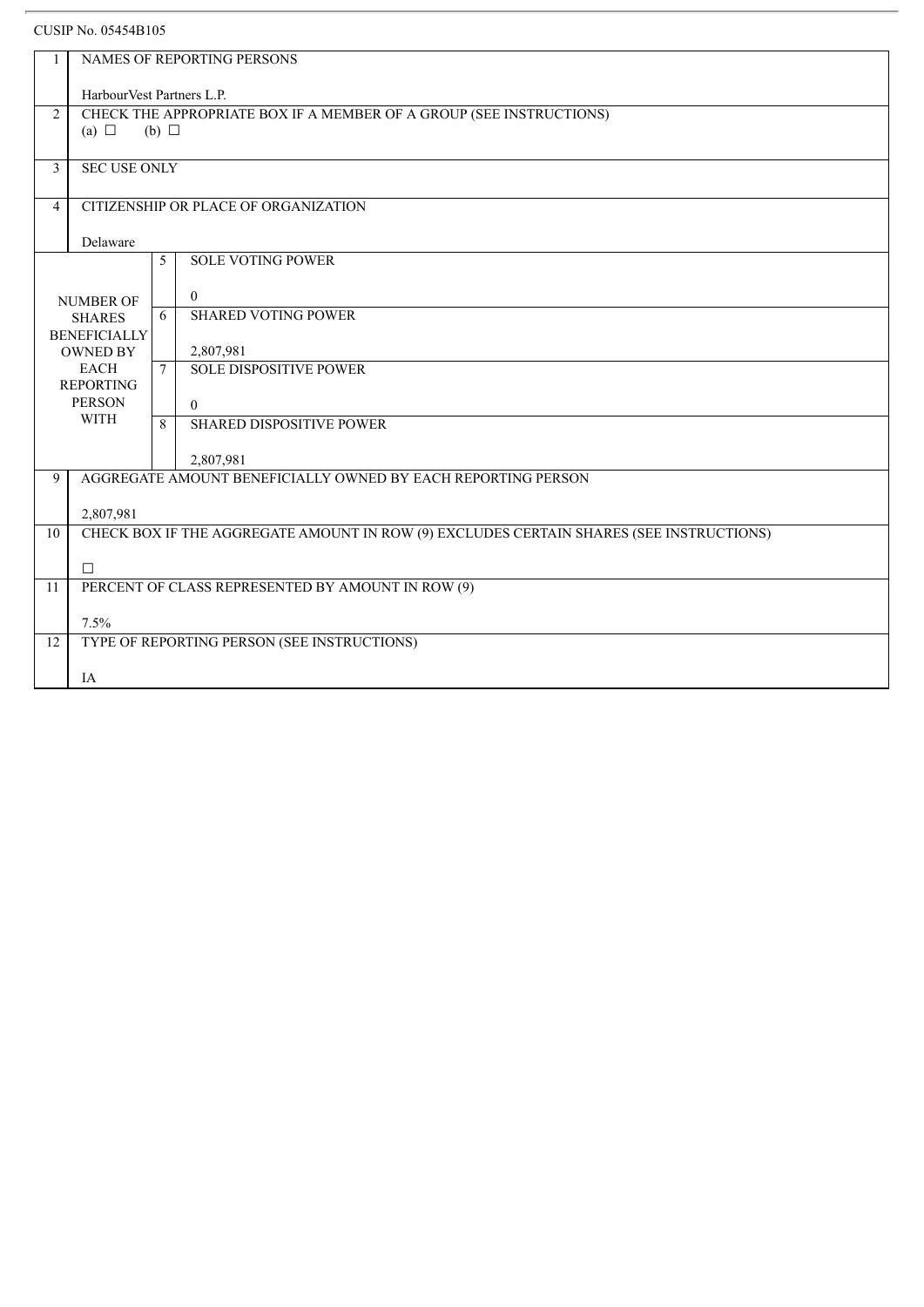|                | NAMES OF REPORTING PERSONS                                                              |                     |                                 |  |  |  |
|----------------|-----------------------------------------------------------------------------------------|---------------------|---------------------------------|--|--|--|
|                | HarbourVest Partners, LLC                                                               |                     |                                 |  |  |  |
| $\overline{2}$ | CHECK THE APPROPRIATE BOX IF A MEMBER OF A GROUP (SEE INSTRUCTIONS)                     |                     |                                 |  |  |  |
|                | (a) $\Box$<br>(b) $\Box$                                                                |                     |                                 |  |  |  |
|                |                                                                                         |                     |                                 |  |  |  |
| $\overline{3}$ |                                                                                         | <b>SEC USE ONLY</b> |                                 |  |  |  |
| $\overline{4}$ | CITIZENSHIP OR PLACE OF ORGANIZATION                                                    |                     |                                 |  |  |  |
|                | Delaware                                                                                |                     |                                 |  |  |  |
|                |                                                                                         | 5                   | <b>SOLE VOTING POWER</b>        |  |  |  |
|                |                                                                                         |                     | $\overline{0}$                  |  |  |  |
|                | <b>NUMBER OF</b><br><b>SHARES</b><br><b>BENEFICIALLY</b>                                |                     | <b>SHARED VOTING POWER</b>      |  |  |  |
|                |                                                                                         |                     |                                 |  |  |  |
|                | <b>OWNED BY</b>                                                                         | $\overline{7}$      | 2,807,981                       |  |  |  |
|                | <b>EACH</b><br><b>REPORTING</b>                                                         |                     | <b>SOLE DISPOSITIVE POWER</b>   |  |  |  |
|                | <b>PERSON</b>                                                                           |                     | $\Omega$                        |  |  |  |
|                | <b>WITH</b>                                                                             | $\mathbf{8}$        | <b>SHARED DISPOSITIVE POWER</b> |  |  |  |
|                |                                                                                         |                     | 2,807,981                       |  |  |  |
| 9              | AGGREGATE AMOUNT BENEFICIALLY OWNED BY EACH REPORTING PERSON                            |                     |                                 |  |  |  |
|                |                                                                                         |                     |                                 |  |  |  |
| 10             | 2,807,981                                                                               |                     |                                 |  |  |  |
|                | CHECK BOX IF THE AGGREGATE AMOUNT IN ROW (9) EXCLUDES CERTAIN SHARES (SEE INSTRUCTIONS) |                     |                                 |  |  |  |
|                | $\Box$                                                                                  |                     |                                 |  |  |  |
| 11             | PERCENT OF CLASS REPRESENTED BY AMOUNT IN ROW (9)                                       |                     |                                 |  |  |  |
|                |                                                                                         |                     |                                 |  |  |  |
| 12             | 7.5%<br>TYPE OF REPORTING PERSON (SEE INSTRUCTIONS)                                     |                     |                                 |  |  |  |
|                |                                                                                         |                     |                                 |  |  |  |
|                | IA                                                                                      |                     |                                 |  |  |  |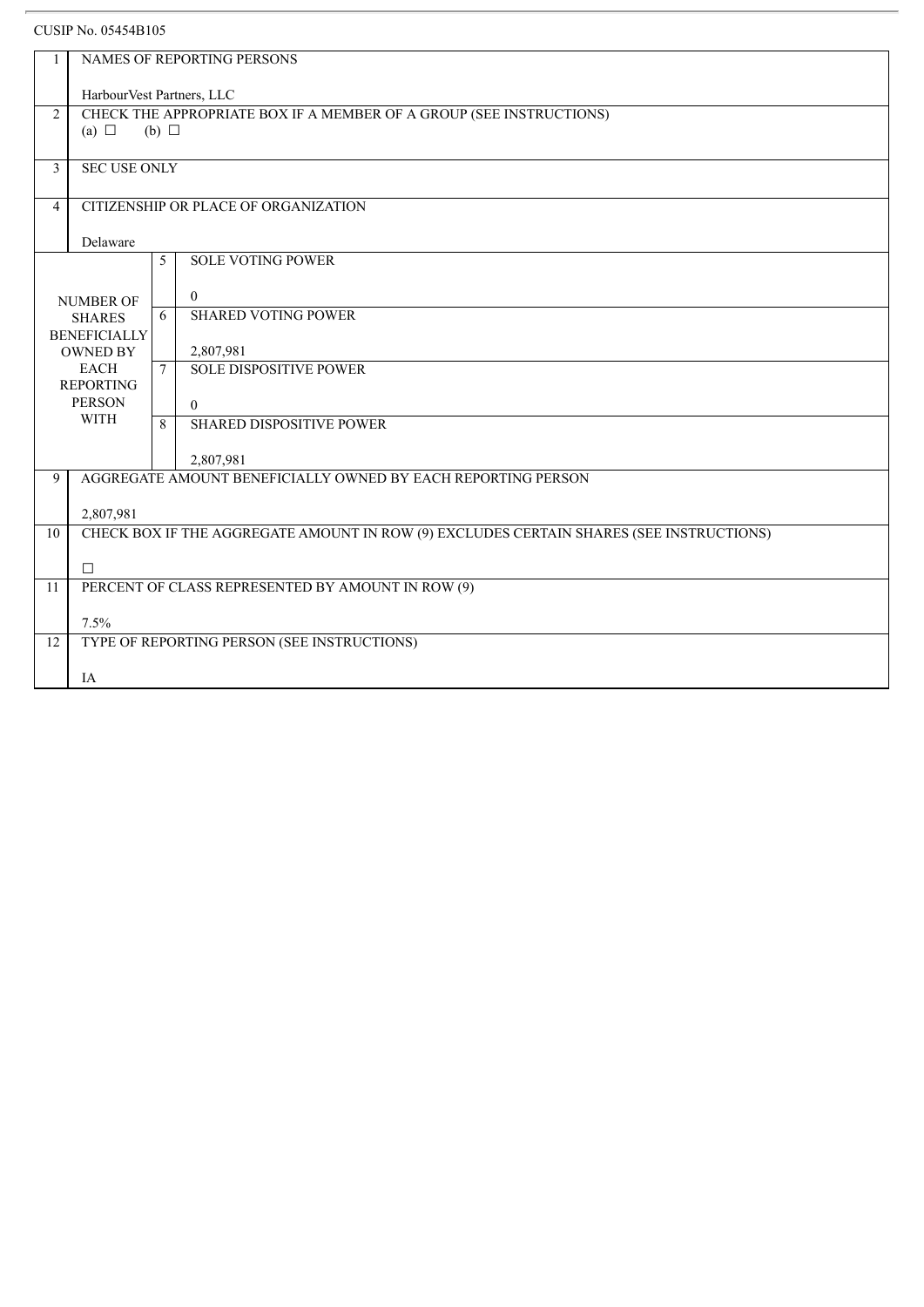|                | NAMES OF REPORTING PERSONS                                                                  |              |                                                 |  |  |
|----------------|---------------------------------------------------------------------------------------------|--------------|-------------------------------------------------|--|--|
|                |                                                                                             |              |                                                 |  |  |
| 2              | <b>SMRS-TOPE LLC</b><br>CHECK THE APPROPRIATE BOX IF A MEMBER OF A GROUP (SEE INSTRUCTIONS) |              |                                                 |  |  |
|                | (a) $\Box$<br>$(b)$ $\square$                                                               |              |                                                 |  |  |
|                |                                                                                             |              |                                                 |  |  |
| $\overline{3}$ | <b>SEC USE ONLY</b>                                                                         |              |                                                 |  |  |
| $\overline{4}$ | CITIZENSHIP OR PLACE OF ORGANIZATION                                                        |              |                                                 |  |  |
|                | Delaware                                                                                    |              |                                                 |  |  |
|                |                                                                                             | 5            | <b>SOLE VOTING POWER</b>                        |  |  |
|                |                                                                                             |              | 2,807,981                                       |  |  |
|                | <b>NUMBER OF</b><br><b>SHARES</b>                                                           |              | <b>SHARED VOTING POWER</b>                      |  |  |
|                | <b>BENEFICIALLY</b>                                                                         |              |                                                 |  |  |
|                | <b>OWNED BY</b><br><b>EACH</b>                                                              |              | $\overline{0}$<br><b>SOLE DISPOSITIVE POWER</b> |  |  |
|                | <b>REPORTING</b>                                                                            |              |                                                 |  |  |
|                | <b>PERSON</b><br><b>WITH</b>                                                                |              | 2,807,981                                       |  |  |
|                |                                                                                             | $\mathbf{8}$ | <b>SHARED DISPOSITIVE POWER</b>                 |  |  |
|                |                                                                                             |              | $\theta$                                        |  |  |
| 9              | AGGREGATE AMOUNT BENEFICIALLY OWNED BY EACH REPORTING PERSON                                |              |                                                 |  |  |
|                | 2,807,981                                                                                   |              |                                                 |  |  |
| 10             | CHECK BOX IF THE AGGREGATE AMOUNT IN ROW (9) EXCLUDES CERTAIN SHARES (SEE INSTRUCTIONS)     |              |                                                 |  |  |
|                |                                                                                             |              |                                                 |  |  |
| 11             | $\Box$<br>PERCENT OF CLASS REPRESENTED BY AMOUNT IN ROW (9)                                 |              |                                                 |  |  |
|                |                                                                                             |              |                                                 |  |  |
|                | 7.5%                                                                                        |              |                                                 |  |  |
| 12             |                                                                                             |              | TYPE OF REPORTING PERSON (SEE INSTRUCTIONS)     |  |  |
|                | $00\,$                                                                                      |              |                                                 |  |  |
|                |                                                                                             |              |                                                 |  |  |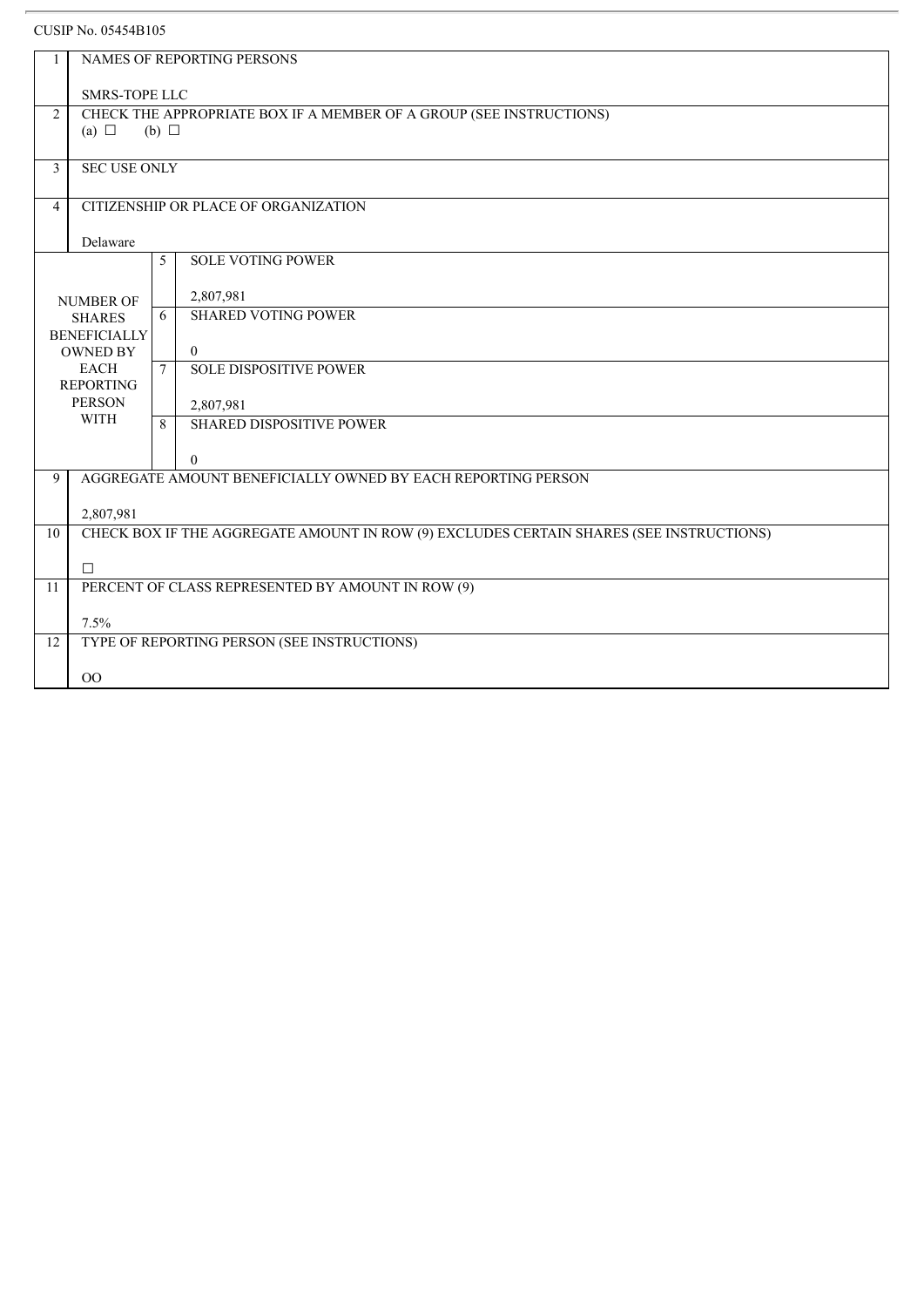| 1              |                                                                                                      |              | NAMES OF REPORTING PERSONS                   |  |  |  |
|----------------|------------------------------------------------------------------------------------------------------|--------------|----------------------------------------------|--|--|--|
|                |                                                                                                      |              |                                              |  |  |  |
|                | HVST-TOPE LLC                                                                                        |              |                                              |  |  |  |
| $\overline{2}$ | CHECK THE APPROPRIATE BOX IF A MEMBER OF A GROUP (SEE INSTRUCTIONS)                                  |              |                                              |  |  |  |
|                | (a) $\Box$<br>(b) $\Box$                                                                             |              |                                              |  |  |  |
| $\mathfrak{Z}$ | <b>SEC USE ONLY</b>                                                                                  |              |                                              |  |  |  |
|                |                                                                                                      |              |                                              |  |  |  |
| $\overline{4}$ | CITIZENSHIP OR PLACE OF ORGANIZATION                                                                 |              |                                              |  |  |  |
|                | Delaware                                                                                             |              |                                              |  |  |  |
|                |                                                                                                      | 5            | <b>SOLE VOTING POWER</b>                     |  |  |  |
|                |                                                                                                      |              |                                              |  |  |  |
|                | <b>NUMBER OF</b>                                                                                     | 6            | $\overline{0}$<br><b>SHARED VOTING POWER</b> |  |  |  |
|                | <b>SHARES</b><br><b>BENEFICIALLY</b>                                                                 |              |                                              |  |  |  |
|                | <b>OWNED BY</b>                                                                                      |              | 2,807,981                                    |  |  |  |
|                | <b>EACH</b>                                                                                          |              | <b>SOLE DISPOSITIVE POWER</b>                |  |  |  |
|                | <b>REPORTING</b><br><b>PERSON</b>                                                                    |              | $\theta$                                     |  |  |  |
|                | <b>WITH</b>                                                                                          | $\mathbf{R}$ | <b>SHARED DISPOSITIVE POWER</b>              |  |  |  |
|                |                                                                                                      |              |                                              |  |  |  |
|                | 2,807,981                                                                                            |              |                                              |  |  |  |
| 9              | AGGREGATE AMOUNT BENEFICIALLY OWNED BY EACH REPORTING PERSON                                         |              |                                              |  |  |  |
|                |                                                                                                      |              |                                              |  |  |  |
| 10             | 2,807,981<br>CHECK BOX IF THE AGGREGATE AMOUNT IN ROW (9) EXCLUDES CERTAIN SHARES (SEE INSTRUCTIONS) |              |                                              |  |  |  |
|                |                                                                                                      |              |                                              |  |  |  |
|                | $\Box$                                                                                               |              |                                              |  |  |  |
| 11             | PERCENT OF CLASS REPRESENTED BY AMOUNT IN ROW (9)                                                    |              |                                              |  |  |  |
|                | 7.5%                                                                                                 |              |                                              |  |  |  |
| 12             | TYPE OF REPORTING PERSON (SEE INSTRUCTIONS)                                                          |              |                                              |  |  |  |
|                |                                                                                                      |              |                                              |  |  |  |
|                | O <sub>O</sub>                                                                                       |              |                                              |  |  |  |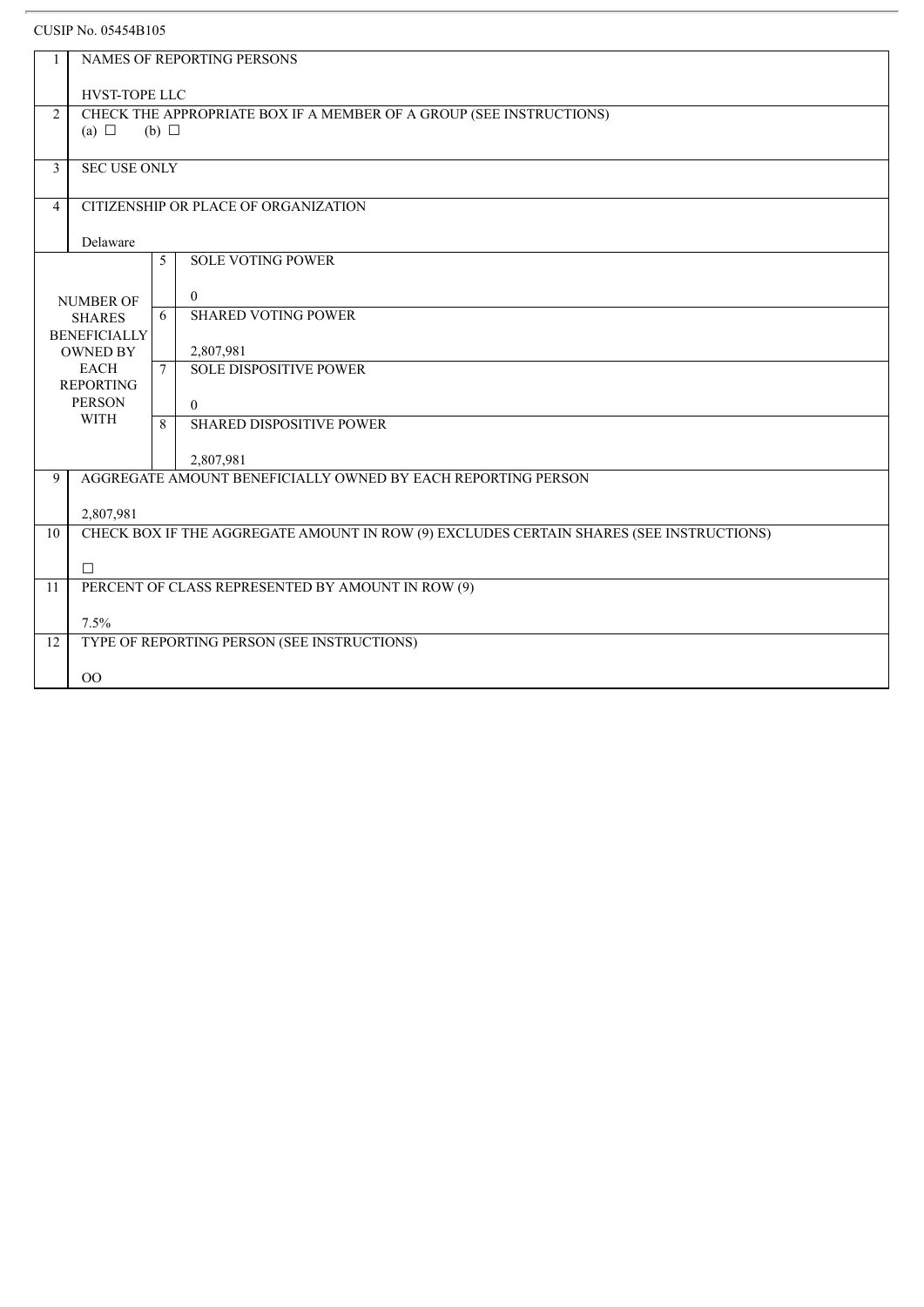#### **Item 1.**

#### **(a) Name of Issuer:**

Axcella Health Inc. (the "Issuer")

## **(b) Address of Issuer's Principal Executive Offices:**

840 Memorial Drive Cambridge, MA 02139 (857) 320-2200

#### **Item 2.**

#### **(a) Name of Person Filing:**

HarbourVest Partners, LLC HarbourVest Partners L.P. HVST-TOPE LLC SMRS-TOPE LLC

SMRS-TOPE LLC, HVST-TOPE LLC, HarbourVest Partners L.P. and HarbourVest Partners, LLC have entered into a Joint Filing Agreement, dated February 5, 2020, a copy of which is attached as Exhibit 99.1 to the Schedule 13G filed by the reporting persons on February 5, 2020, pursuant to which such reporting persons agreed to file this statement and amendments thereto jointly in accordance with the provisions of 13d-1(k)(1) under the Securities Exchange Act of 1934.

#### **(b) Address of Principal Business Office or, if none, Residence**

The principal business office of each reporting person is One Financial Center, Boston, MA 02111.

#### **(c) Citizenship:**

Reporting entities are all organized and exist under the laws of the State of Delaware.

#### **(d) Title of Class of Securities:**

Common stock, par value \$0.001 per share

#### **(e) CUSIP Number:**

05454B105

## Item 3. If this statement is filed pursuant to §§240.13d-1(b), or 240.13d-2(b) or (c), check whether the person filing is a:

(a)  $\Box$  Broker or dealer registered under section 15 of the Act (15 U.S.C. 78o);

(b)  $\Box$  Bank as defined in section 3(a)(6) of the Act (15 U.S.C. 78c);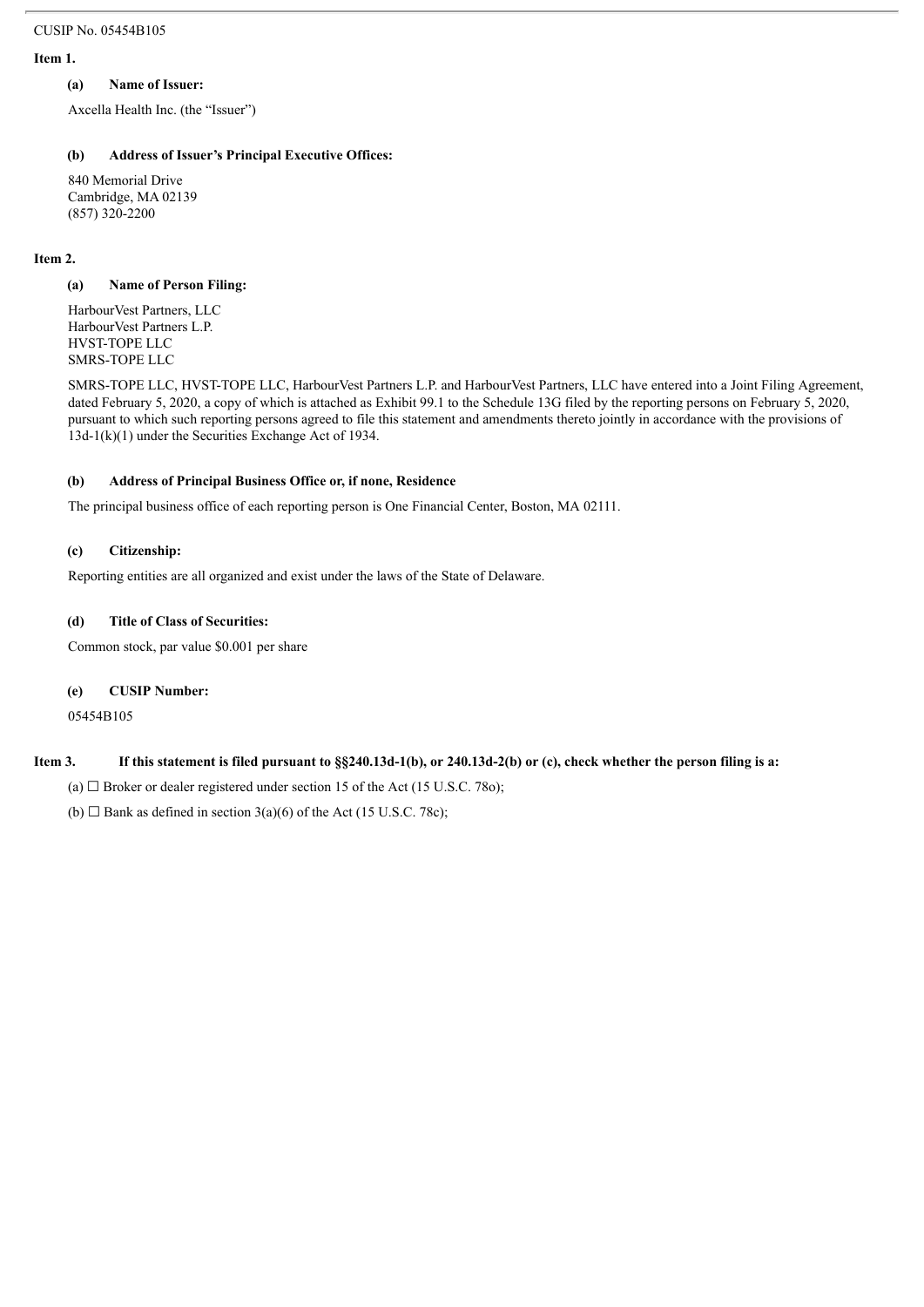(c)  $\Box$  Insurance company as defined in section 3(a)(19) of the Act (15 U.S.C. 78c);

(d)  $\Box$  Investment company registered under section 8 of the Investment Company Act of 1940 (15 U.S.C. 80a-8);

(e)  $\Box$  An investment adviser in accordance with §240.13d-1(b) (1)(ii)(E);

(f)  $\Box$  An employee benefit plan or endowment fund in accordance with §240.13d-1(b) (1)(ii)(F);

 $(g)$   $\Box$  A parent holding company or control person in accordance with §240.13d-1(b) (1)(ii)(G);

(h)  $\Box$  A savings associations as defined in Section 3(b) of the Federal Deposit Insurance Act (12 U.S.C. 1813);

(i)  $\Box$  A church plan that is excluded from the definition of an investment company under section 3(c)(14) of the Investment Company Act of 1940 (15 U.S.C. 80a-3);

(j)  $\Box$  A non-U.S. institution in accordance with § 240.13d-1(b)(1)(ii)(J);

(k)  $\Box$  Group, in accordance with § 240.13d-1(b)(1)(ii)(K).

#### **Item 4. Ownership**

Provide the following information regarding the aggregate number and percentage of the class of securities of the issuer identified in Item 1.

#### **(a) Amount beneficially owned:**

Consists of 2,807,981 shares of common stock owned directly by SMRS-TOPE LLC. HarbourVest Partners, LLC ("HarbourVest") is the General Partner of HarbourVest Partners L.P., which is the Manager of HVST-TOPE LLC, which is the Managing Member of SMRS-TOPE LLC. Each of HarbourVest, HarbourVest Partners L.P. and HVST-TOPE LLC may be deemed to have a beneficial interest in the shares held by SMRS-TOPE LLC.

Voting and investment power over the securities owned directly by SMRS-TOPE LLC is exercised by the Investment Committee of HarbourVest. Each of HarbourVest, HarbourVest Partners L.P. and HVST-TOPE LLC and the members of the HarbourVest Investment Committee disclaim beneficial ownership of the shares held directly by SMRS-TOPE LLC.

#### **(b) Percent of class:**

7.5% (based on the Issuer's aggregate of 37,540,886 shares of common stock outstanding as of November 9, 2020, as reported in the Issuer's Form 10-Q, filed with the SEC on November 12, 2020).

#### **(c) Number of shares as to which the person has:**

#### **(i) Sole power to vote or to direct the vote:**

SMRS-TOPE LLC has the sole power to vote or to direct the vote 2,807,981 shares of common stock.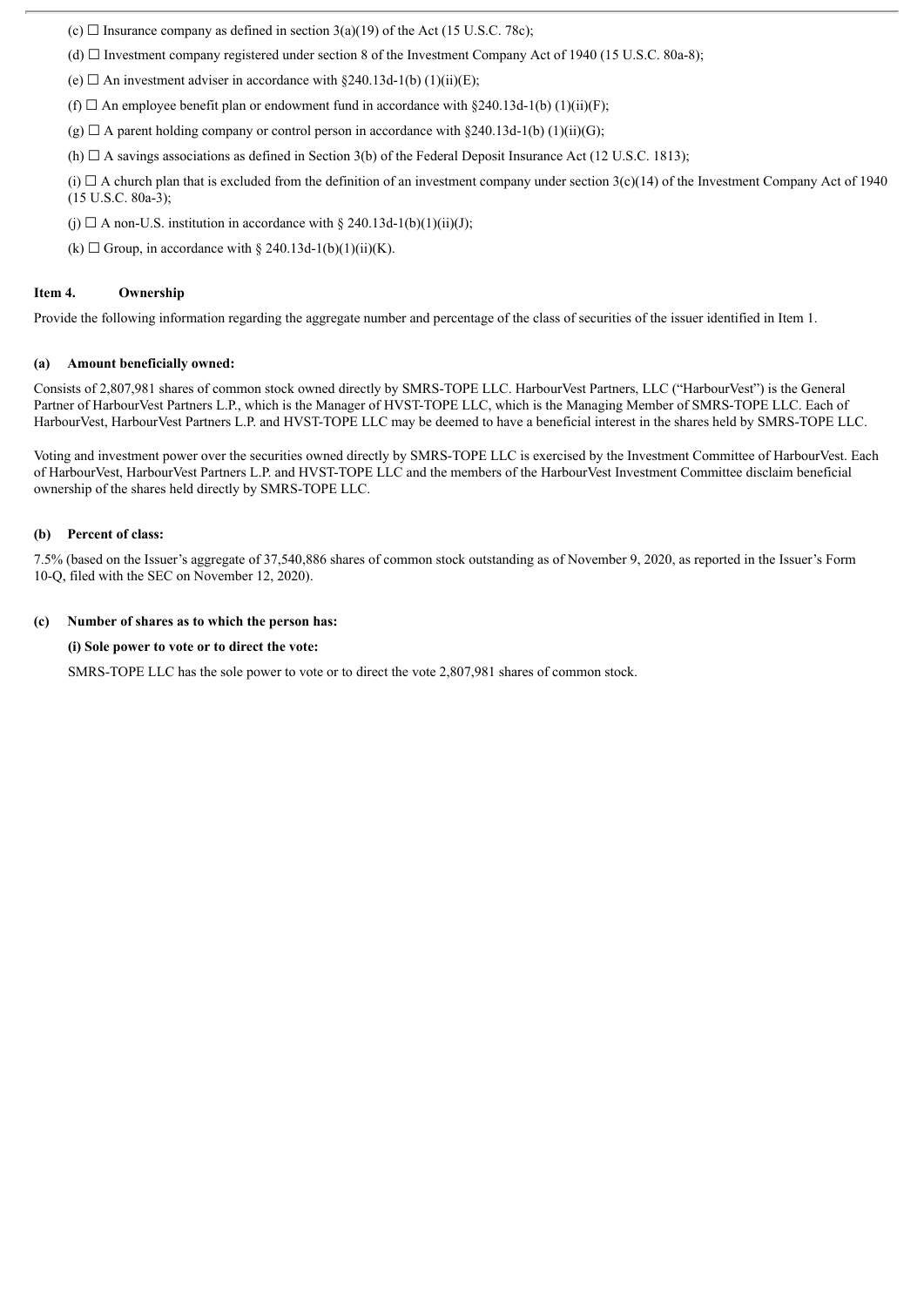#### **(ii) Shared power to vote or to direct the vote:**

HarbourVest, HarbourVest Partners L.P. and HVST-TOPE LLC may be deemed to have shared power to vote or direct the vote of 2,807,981 shares of common stock. Each of HarbourVest, HarbourVest Partners L.P. and HVST-TOPE LLC disclaim such beneficial ownership of such shares.

#### **(iii) Sole power to dispose or to direct the disposition:**

SMRS-TOPE LLC has the sole power to dispose or to direct the disposition of 2,807,981 shares of common stock.

#### **(iv) Shared power to dispose or to direct the disposition:**

HarbourVest, HarbourVest Partners L.P. and HVST-TOPE LLC may be deemed to have shared power to dispose or direct the disposition of 2,807,981 shares of common stock. Each of HarbourVest, HarbourVest Partners L.P. and HVST-TOPE LLC disclaim such beneficial ownership of such shares.

## **Item 5. Ownership of Five Percent or Less of a Class.**

If this statement is being filed to report the fact that as of the date hereof the reporting person has ceased to be the beneficial owner of more than five percent of the class of securities, check the following [ ]:

#### **Item 6. Ownership of More than Five Percent on Behalf of Another Person.**

See item 4 above.

#### Item 7. Identification and Classification of the Subsidiary Which Acquired the Security Being Reported on By the Parent Holding **Company or Control Person.**

Not Applicable.

## **Item 8. Identification and Classification of Members of the Group.**

Not Applicable.

## **Item 9. Notice of Dissolution of Group.**

Not Applicable.

#### **Item 10. Certification.**

By signing below I certify that, to the best of my knowledge and belief, the securities referred to above were acquired and are held in the ordinary course of business and were not acquired and are not held for the purpose of or with the effect of changing or influencing the control of the issuer of the securities and were not acquired and are not held in connection with or as a participant in any transaction having that purpose or effect, other than activities solely in connection with a nomination under §240.14a–11.